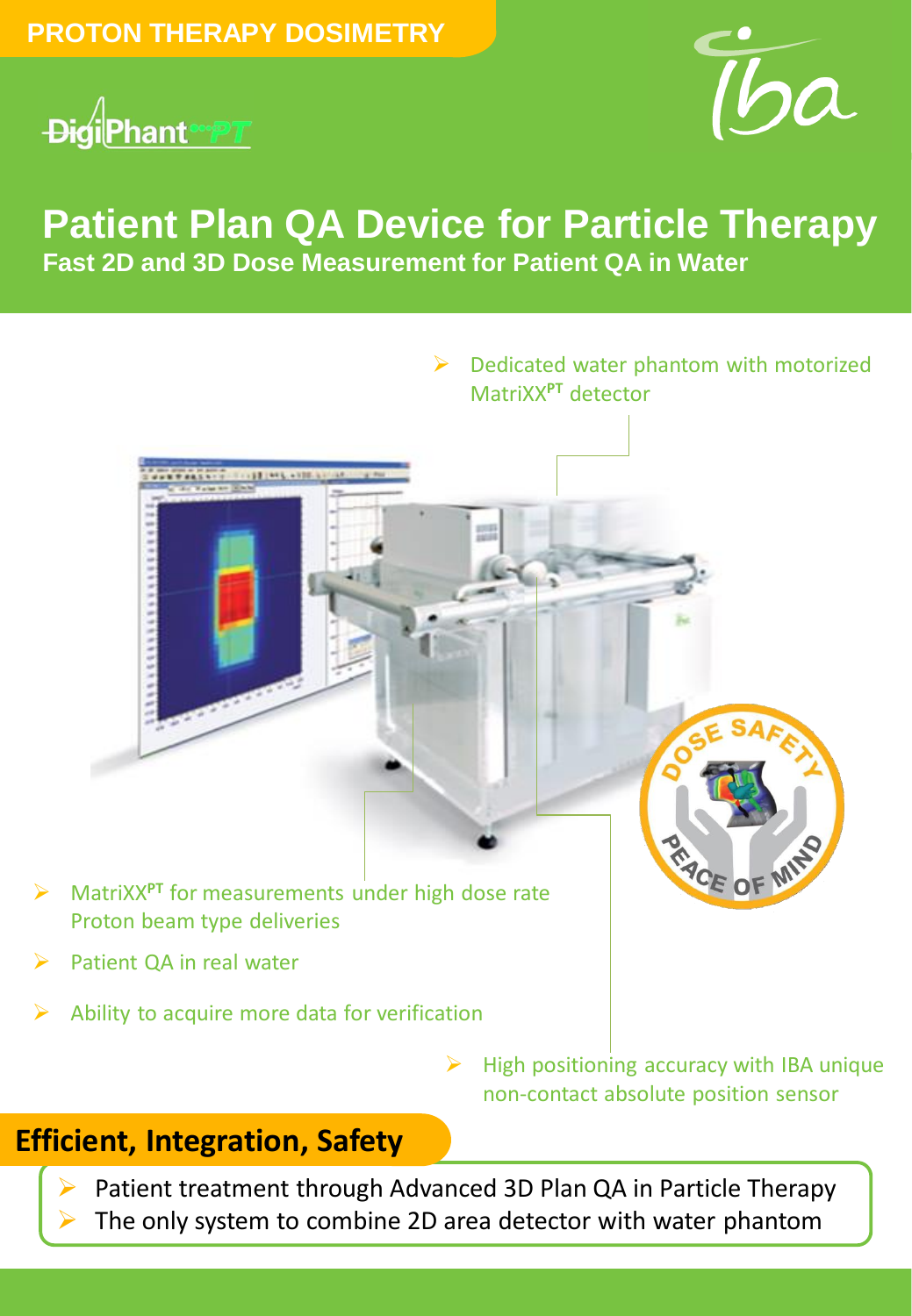## **Key Benefits**

### **Time Saving\***



 $1$  Actual patient dose measurements consist of 10 individual measurements of 2 min. each (one per depth dose)

<sup>2</sup> Conventional: Physicist 9x walks into treatment room and changes depth of solid water to simulate next water depth (20 min. measurements + 9 times ≈3 min. to open vault door, enter room, remove ...)

<sup>3</sup> DigiPhantPT continuous process entirely operated from the control room, no walking into the treatment room

#### **3 Steps and get more Patient QA dose data**



#### **Patient QA in real water**

- $\bigoplus$  Reduce artifacts and uncertainties from solid water phantoms
- Feasible to collect PDD/3D dose by MatriXX**PT** in short time

### **Your optimized solution for**

- ✔ Unique 3D plan verification solution including a MatriXX**PT** and a dedicated water Phantom system.
- $\vee$  Half the time needed for pre-treatment verification in comparison with methods using 2D Array detectors and solid water phantoms systems.

# Fastest. mostAccurate. mostReliable.